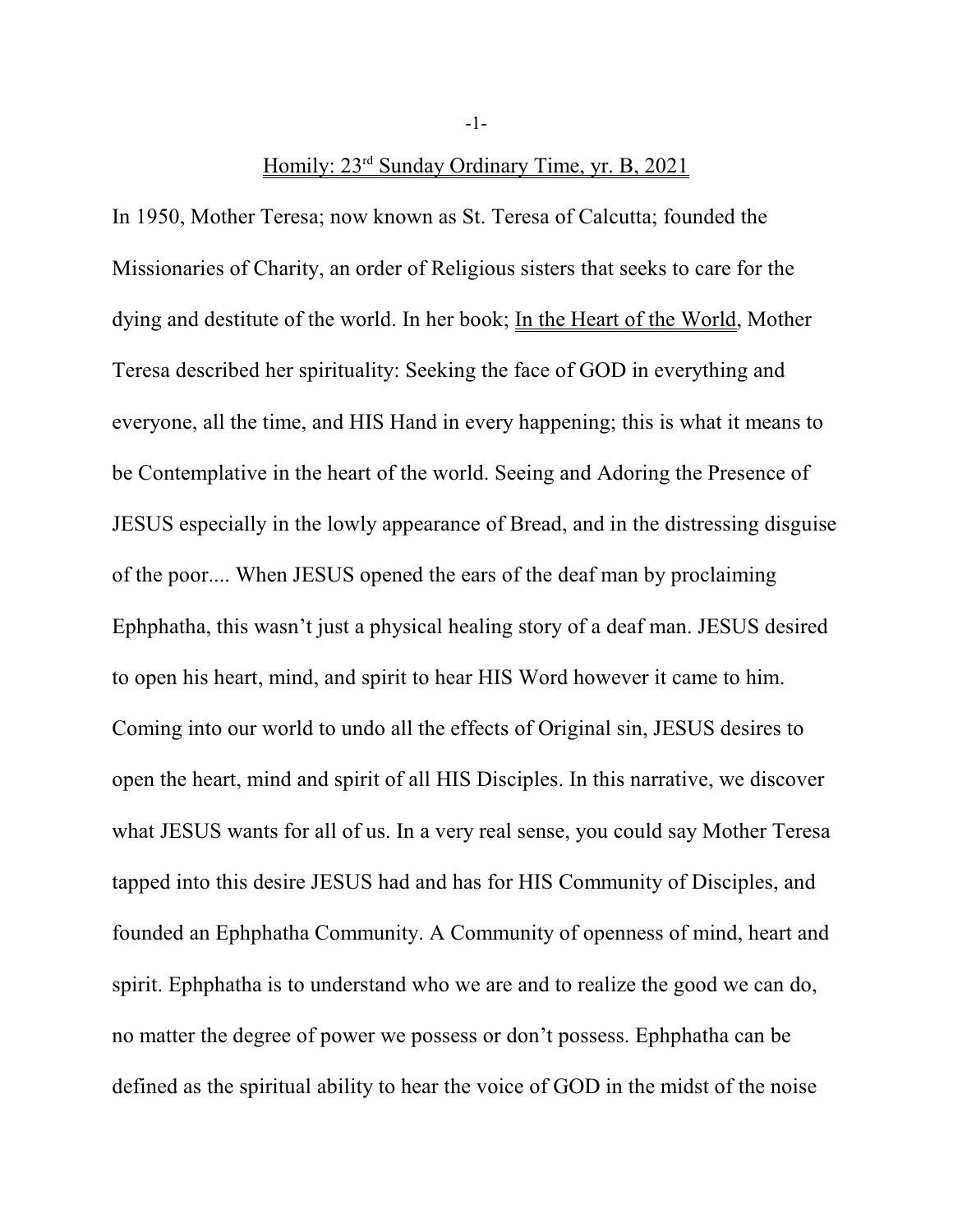and distractions of our lives and our world that daily surround us; it's the spiritual ability to sense, see and hear GOD'S Presence even in the midst of disappointment, frustration or despair; it's the spiritual ability to sense, see, and hear the possibilities we have for bringing GOD'S Healing Grace into our world. Through-out the Hebrew Scriptures, deafness was a metaphor for the people who refused to be moved by GOD's Word and resisted HIM. Israel had ears, but it didn't always hear what GOD was proclaiming. When Prophets said; all you who are deaf, listen and hear; this was a call to conversion more than anything else. One day, according to the Prophet Isaiah, GOD would come performing miracles, instantaneously and effortlessly, revitalizing the land and the people; one day, a great spiritual revival would occur among GOD'S people. According to the Prophet Isaiah, definite signs of a healed creation; would be eyes being opened and ears being cleared and would signal the Presence of the Promised Messiah. The actions of JESUS in this narrative are admittedly, a bit odd, and we would even have to admit, for our time and culture, gross. Instead of the usual taking by the hand or laying on of hands as in most of the other healing narratives, here, JESUS puts HIS Finger into the man's ears, spits, touches the man's tongue, and groans. I don't know about you, but this is one Gospel I don't want to picture in my mind with all the gory details. Salvia, in many cultures of the time, including

-2-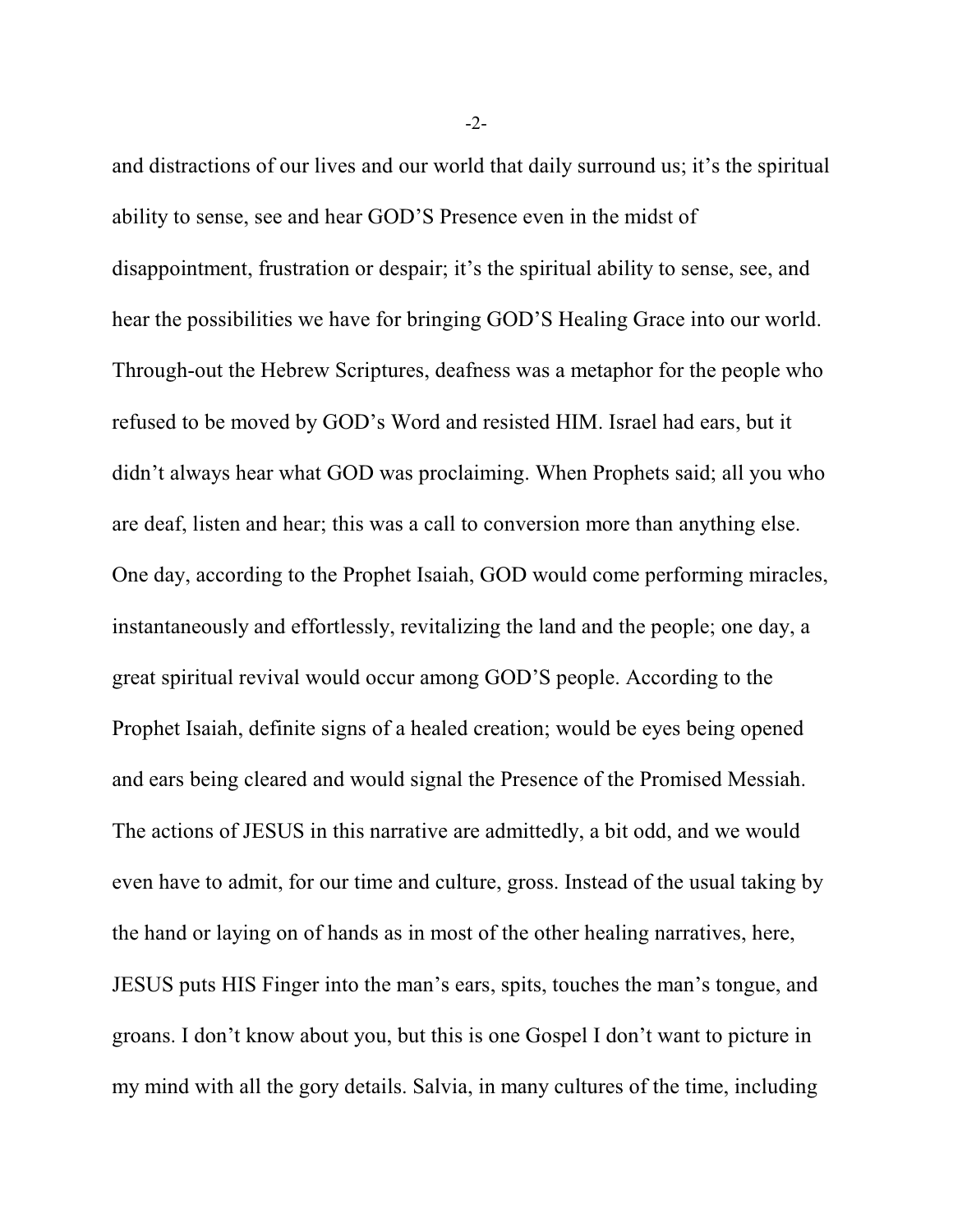both Greek and Hebrew, was said to have healing properties, and would ward off evil spirits. We definitely don't understand that, but JESUS was simply using an action that would've been familiar to HIS potential Gentile Disciples; who now, JESUS strongly hints, will be included in HIS Mission. Why was the man healed? What was the man empowered to do? According to some scholars, to hear the Word of GOD and proclaim it to others. JESUS delivers the man from his inability to hear or speak the Good News. Gospel and grace are now as available to Gentile as they are to the Jew. CHRIST went out of HIS way into the territory of unbelievers to heal them as HE healed HIS fellow Jews. We also hear JESUS Proclaim: Ephphatha! This is an Aramaic word that remains in the narrative regardless of what language the Gospel is in. We are told it means; be opened! The word can also mean birth. JESUS is calling the deaf man to: open yourself and be born, open yourself to the new life of Discipleship. And the deaf man then speaks plainly! He responded in Faith to the Grace that was offered him. GOD, in and through JESUS, desires to heal, restore and to liberate all peoples and nations. CHRIST continues to go out of HIS way to enter the unbelieving parts of our hearts to offer the same spiritual healing HE offered the deaf mute. And I underline spiritual healing. It's obvious, the physical ability to hear is not necessary for an encounter or relationship with GOD; nor is the physical ability to

-3-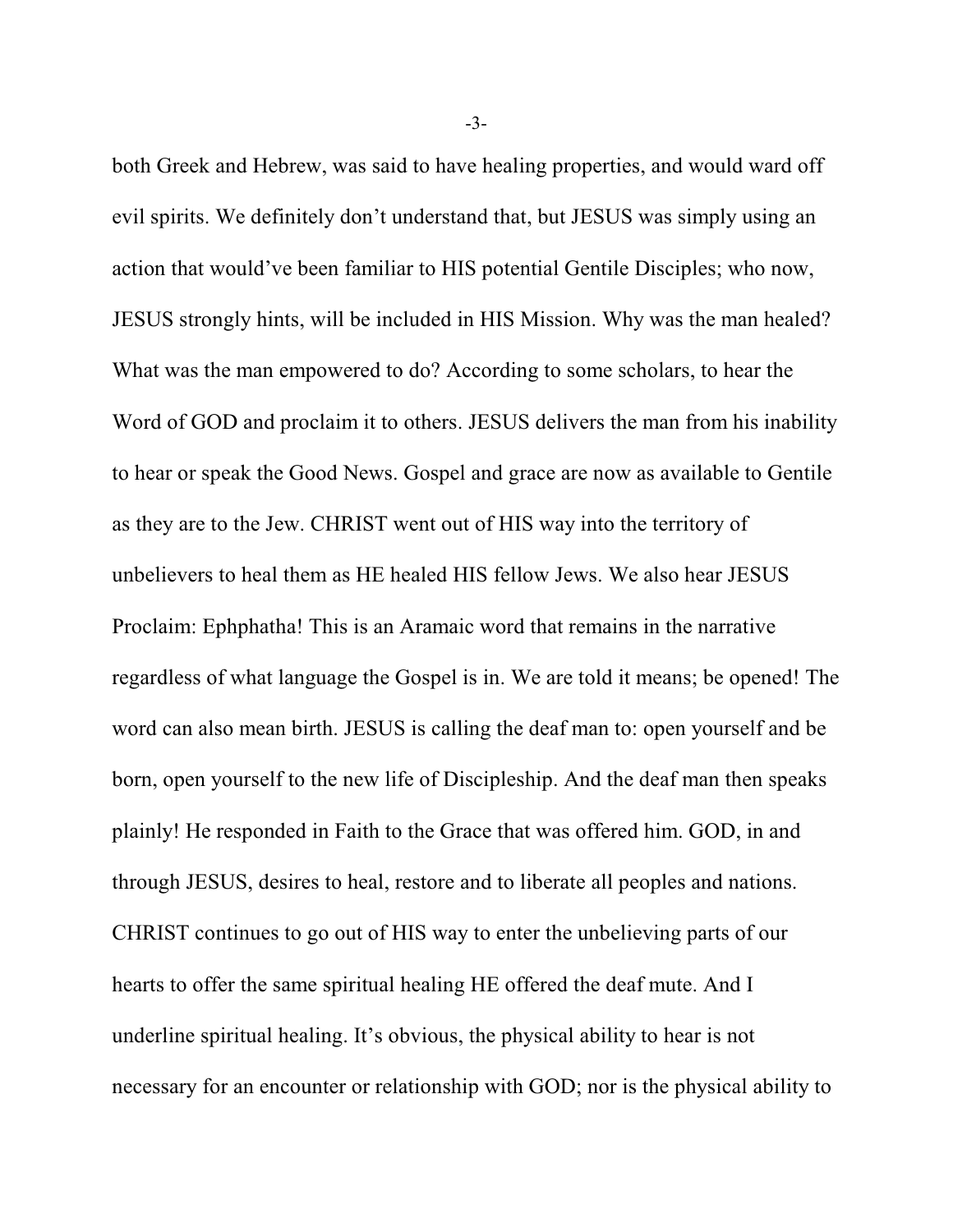speak necessary to proclaim the word of GOD. What IS Necessary? An openness of mind, heart and spirit to the Grace of GOD within, and the willingness to respond wholeheartedly. In the Reading from the Letter of James; openness to GOD'S Grace and the willingness to hear HIS Voice leads to an openness to others, especially to the poor. James insists that all be given the same welcome, and within the Christian Community there's no partiality. Why? Because GOD HIMSELF shows no partiality. GOD'S compassion, love and forgiveness are extended to all. They were exceedingly astonished and said; HE has done all things well! Where have we heard that before? Maybe in the Book of Genesis? GOD looked at everything HE had made, and found it very good. So, the people said of JESUS what Genesis said of GOD. In one well-known painting, JESUS is reaching out to touch and heal a blind man and HIS disciples are looking over HIS shoulder watching. They were watching, but through the experience of HIS RESURRECTION and ASCENSION, and through the Empowerment brought about by the Coming of the HOLY SPIRIT on Pentecost, they would also be called upon to be healers in the Name of CHRIST. All of us are called to continue that same ministry. We all do it differently, but we all engage in it. In the words of Fr. Michael Hayes: Each one of us is a living miracle. Each one of us is GOD'S original. Each of us are one of a kind. Each one of us are necessary. Each one of us

-4-